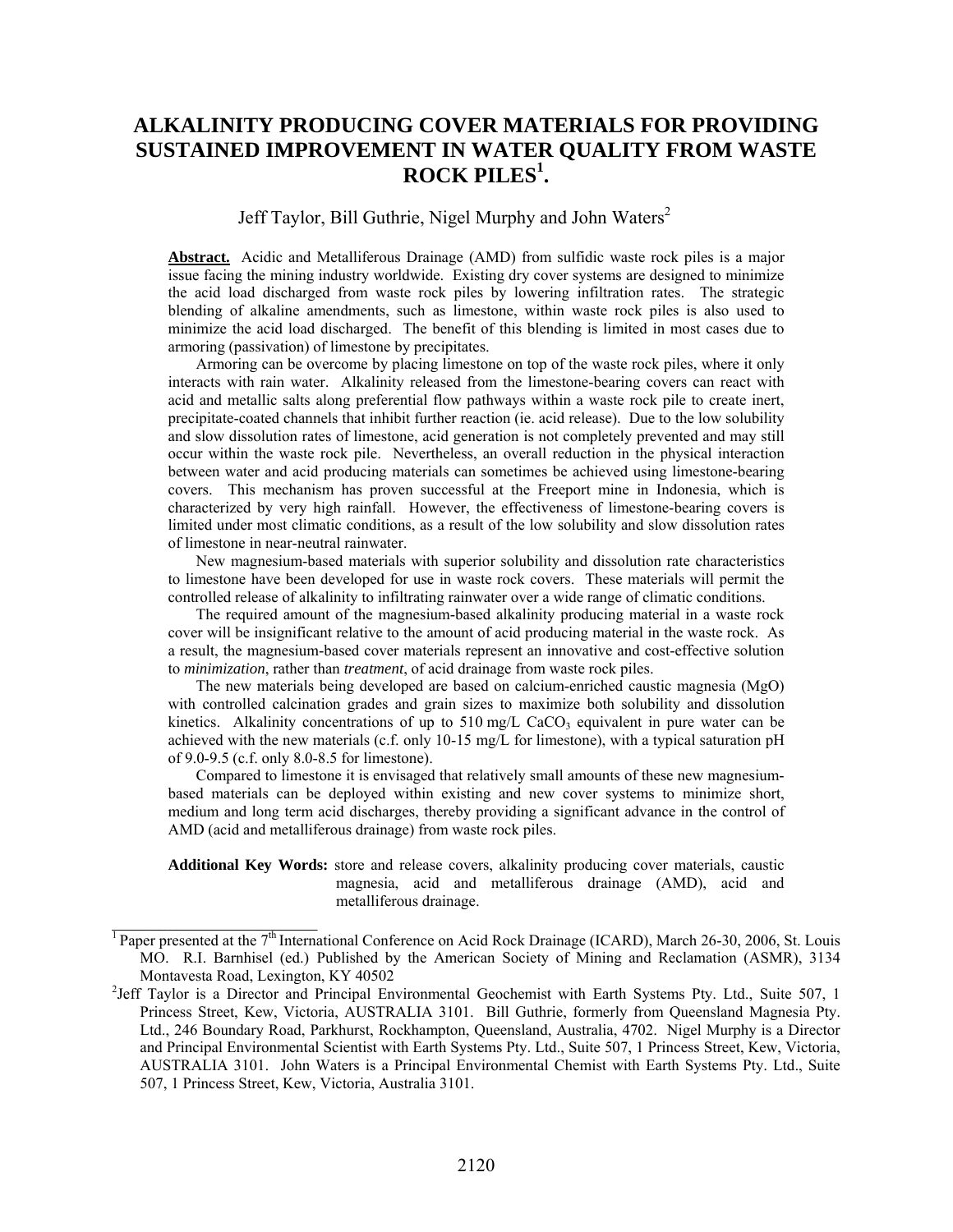#### **Introduction**

Acid and Metalliferous Drainage (AMD) is the single biggest environmental issue facing the mining industry worldwide. It affects essentially all sites containing sulfide minerals, including both metal and coal mines. Currently the most common methods used to control AMD from mine waste materials are to lower water infiltration or limit  $O_2$  diffusion by installing low<br>permeability dry or water-saturated covers. Dry cover systems that provide long-term Dry cover systems that provide long-term effectiveness remain difficult to achieve, despite a great deal of research and many installations.

With an increasing realization that *best practice* water shedding and store-and-release covers display a highly varied ability to control acid discharges, alkaline amendments are being used in a supporting role to provide some neutralizing capacity when infiltration does occur. With the careful deployment of appropriate materials, recent work (Miller et al., 2003) has demonstrated that a sustainable reduction in the rate of acid discharge from mine wastes can be achieved in some climatic and geological settings.

Alkaline amendments such as mineral carbonates (eg. limestone  $CaCO<sub>3</sub>$ , dolomite  $MgCO<sub>3</sub>$ and magnesite  $MgCO<sub>3</sub>$ ) are widely used for AMD control in waste rock piles. Such carbonates are either naturally present or are "blended" with wastes to neutralize acidic pore waters. When intimately mixed with acid generating material, most alkaline amendments become coated with various metal precipitates and rapidly become chemically inactive, a process called armoring. To overcome this problem, in recent times amendments have been placed above acid generating wastes so that they are only exposed to circum-neutral rainwater. For commonly used amendments such as limestone, low solubilities and slow dissolution rates in near neutral water mean that, in most environments, unrealistically large quantities are required or they have little effect. The objective of this paper is to investigate the suitability of other alkaline cover amendments to provide cost effective and sustained improvement in water quality from waste rock piles in a range of climatic conditions.

#### **Alkalinity Producing Cover Systems – A Brief Background**

#### Concept

Alkalinity producing cover systems are defined here as soil covers (eg. water shedding or store-and-release covers) that have an additional "alkalinity generating" component deployed above, within or at the base of the cover. The overall aim is to minimize infiltration where possible and ensure that any water that does migrate into deeper and more acidic parts of a waste rock pile contains substantial alkalinity. The sluggish dissolution kinetics and very low solubility of natural carbonate minerals renders this approach either ineffective or extremely slow in all but very rare circumstances. Thus, in settings where the annual rainfall exceeds 3 m per annum and a significant proportion of the waste rock pile is comprised of limestone, there is some potential for effective alkalinity transfer into deeper parts of the waste rock pile.

This concept is innovative and differs from the traditional concept of "blending". To be successful, the intimate blending of mineral carbonates with sulphidic waste rock requires the addition of a significant excess of neutralizing reagent in order to account for all of the potential acidity, as well as the armoring and grain size effects (eg. Miller et al*.*, 2003). However, alkalinity producing cover systems require much less alkaline material to achieve a water quality improvement because the intention is not to treat all of the acid produced within the waste rock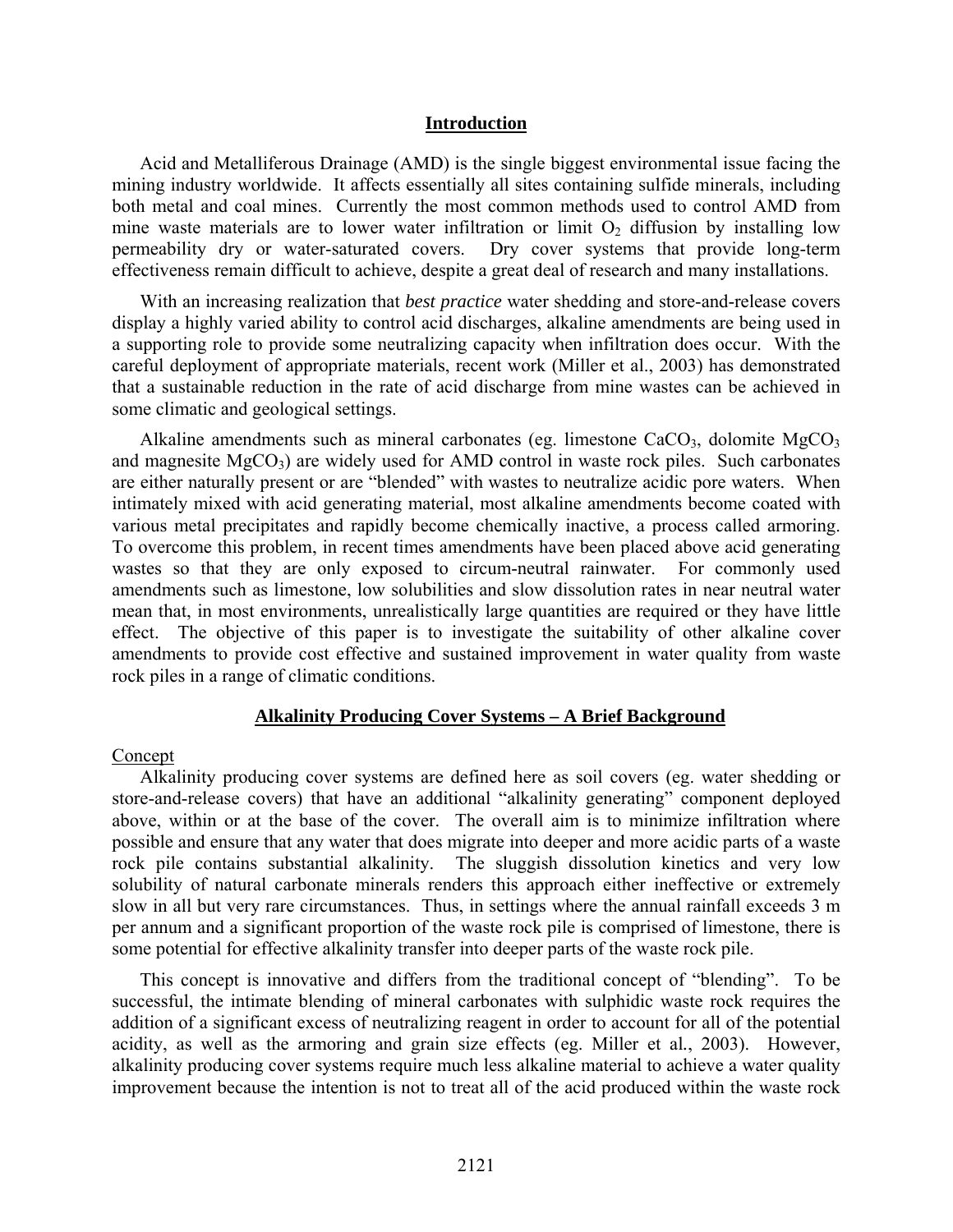pile, but to prevent infiltrating water from interacting with acid and metal salts by coating preferential pathways with inert precipitates.

## Preferential Fluid Flow Pathways

It has been reported that due to the heterogeneity in composition and grain size within waste rock piles, the majority of the fluid that percolates through piles flows along preferential hydrological or fluid pathways (Fines et al*.*, 2003 and references therein). The presence of these pathways means that a significant percentage of the waste rock pile is not routinely flushed by infiltrating waters, and as a result sulfide oxidation products or acid salts within these parts of the waste rock pile contribute little to the acid load in seepage from the waste rock piles. It therefore appears that most water passing through a waste rock pile interacts with only a small mass of waste material. If the reaction of infiltrating waters with this limited mass of acid forming materials can be reduced further, then significant reductions in the acid load exiting via seeps can be expected. Interestingly, it is the operation of preferential pathways that is predicted to render "blending" largely ineffective. Fluid migrating through "blended" piles appears to interact with neither all of the acid generating material nor all of the acid neutralizing material.

Thus, the concept of preferential fluid flow pathways is crucial to understanding the operation of alkalinity producing covers: as alkaline water migrates down into a waste rock pile, it will follow these preferential pathways and react with the acid and metallic salts that it encounters. The effect of these reactions will be the neutralization of acid and the precipitation of metal hydroxides. These precipitates are likely to coat the walls of the flow path, effectively enhancing the insulation of acid producing materials from subsequent infiltrating water through an armoring process.

In addition, narrow preferential pathways and those proximal to strongly acidic sources may become totally blocked with (aluminous) precipitates, resulting in enhanced water shedding around sulphidic zones in waste rock piles. Moreover, in-situ neutralization and precipitation of metal hydroxides will immobilize metals within the pile and therefore no additional handling or disposal of precipitates will be required. Over time, the continual infiltration of alkaline water through the pore spaces will also reduce sulfide oxidation rates and therefore lower the rate of acid production.

Evidence from the Papua Province of Indonesia (Miller et al*.*, 2003) and Tasmania in Australia (Ray and Kent, 2004) supports the conclusion that alkalinity producing covers have the potential to progressively and sustainably minimize acidity discharges from waste rock piles over time. The key parameter to examine is the rate at which alkalinity can be transferred into a rock pile. The amount of alkalinity introduced from an "alkalinity generating" material will be a function of the solubility and dissolution rate of the material, along with the amount and rate of infiltration. Without very high rainfall and carbonate-rich covers over waste rock piles, natural mineral carbonates are limited in their ability to deliver measurable improvements in acidity discharges from waste rock piles and thus are often found to perform poorly in most settings.

# Limestone as an Alkaline Amendment - The Freeport Example

Miller et al*.*, (2003) reported the successful use of an alkalinity producing cover at the Grasberg Mine in the Papua Province of Indonesia. At Grasberg a number of test pads (waste rock test piles) were constructed from acid producing waste blended with limestone, with the latter comprising up to 50 wt% of the pile. Subsequently, one of these pads containing 25 wt%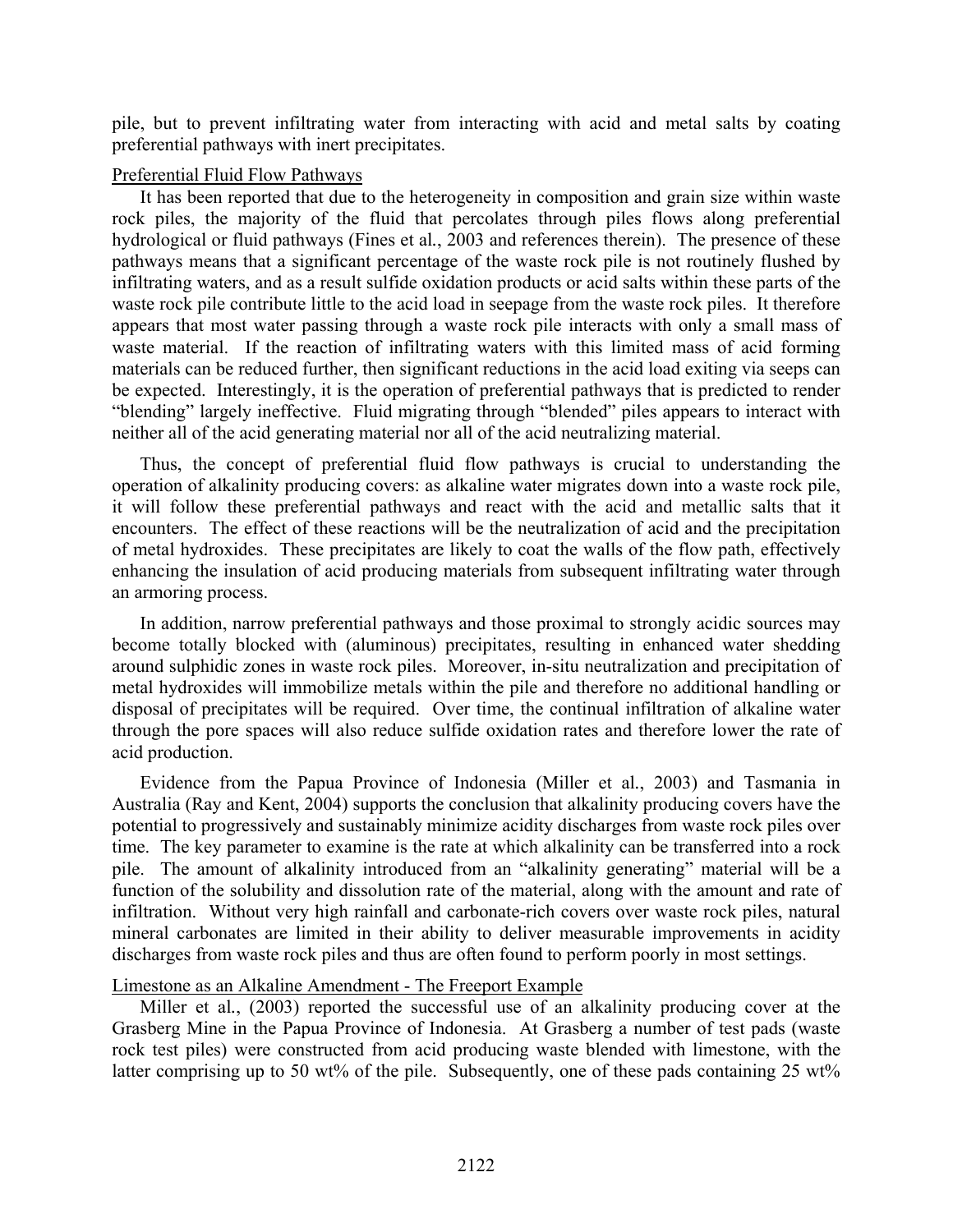blended limestone was also capped with a 2 meter thick limestone cover some time after the construction of the pads.

The pH of leachate from each of the test pads was monitored regularly over several years.

A significant improvement was recorded in the pH of waters exiting the limestone-covered pad within 2.5 years. This was attributed largely due to the armoring and passivation of preferential flow paths by neutralization precipitates. The armoring process was achieved by maintaining near-neutral conditions in pore waters due to the dissolution of limestone. Excavation of one of the limestone-covered pads revealed an irregular reaction/precipitation front moving down through the waste rock. This reaction front is believed to follow preferential fluid pathways (Miller pers. comm.).

Key factors contributing to the short-term success of the limestone cover at the Freeport mine include the high annual rainfall (3,000-5,000 mm) that results in continuous dissolution of the limestone, and the high carbonate content within the waste rock (blended) and cover system (2 meter thick limestone cover). A comparable response rate is far less likely in areas of lower rainfall due to the very low solubility and slow dissolution rate of limestone.

Hence, the ability of alkalinity generating cover materials to sustainably lower acidity discharges from waste rock piles can be significant under relatively unique conditions (very high rainfall and carbonate-rich waste rock and cover). However, alkaline amendments with the potential to achieve similar improvements in the quality of seepage at mine sites in essentially any geological or climatic setting are not currently available.

### Alternative Alkaline Amendments

The concept of acid load reduction from waste rock leachate by strategic deployment of alkalinity generating materials into waste rock covers is limited in its application due to low solubility and slow dissolution rate of carbonates. If alkalinity producing covers are to be used successfully at more mine sites, alternative reagents are necessary. The optimum characteristics for an alkaline amendment suitable for use in conventional cover designs include:

- 1. An effective saturation pH of  $\leq 10$ .
- 2. A relatively rapid dissolution rate in near-neutral water.
- 3. Sustained and high levels of alkalinity release over years, rather than days (e.g. hydrated lime) or centuries (e.g. limestone,  $CaCO<sub>3</sub>$ ).
- 4. No tendency to react in-situ to form less soluble mineral phases (eg. form carbonate assemblages in the presence of atmospheric  $CO<sub>2</sub>$ ).
- 5. Some control over the release of alkalinity by modification of some physical and/or chemical parameter.
- 6. Widely available compound.
- 7. Broadly comparable in cost to burnt lime compounds.

Burnt lime products, including hydrated lime  $(Ca(OH)_2)$  and quicklime  $(CaO)$ , have been occasionally used to overcome the solubility constraints of limestone  $(CaCO<sub>3</sub>)$ . Unfortunately, the use of burnt lime compounds in covers is rarely cost effective, generally short-lived and has the potential to generate spikes of toxic alkalinity when used in acid generating wastes. The reason for this is that burnt lime compounds have a relatively high solubility and dissolve rapidly, raising the pH of pore water up to 12.4. In addition, hydrated lime slurry or saturated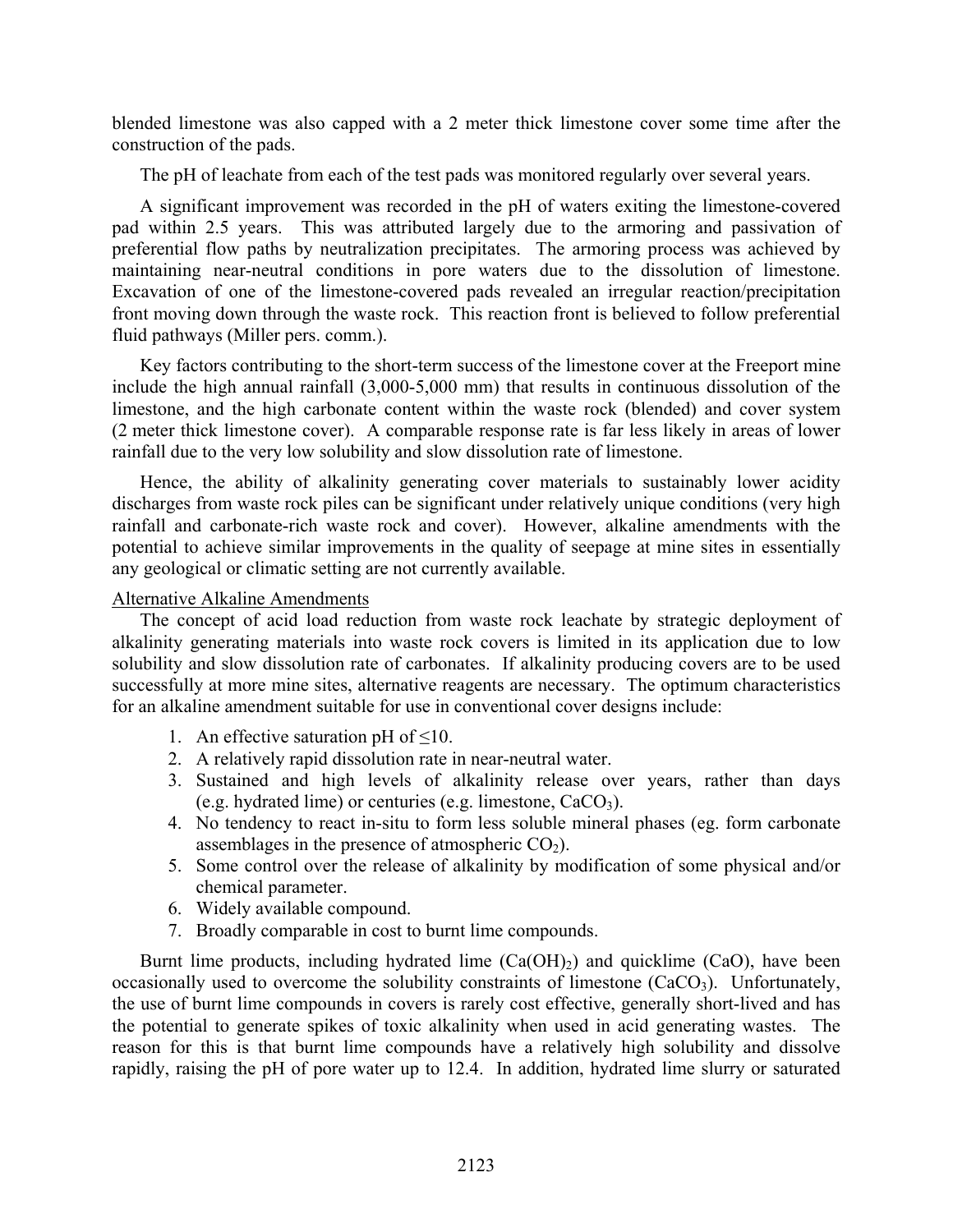solutions react readily with ambient concentrations of carbon dioxide and revert within hours to calcium carbonate (ie. limestone).

A range of other potential alkaline amendments include:

- 1. Cement kiln dust (CKD).
- 2. Lime kiln Dust (LKD) (e.g. Rose et. al., 1995).
- 3. Precipitated calcium carbonate (PCC).
- 4. Fly Ash (containing some Ca and Mg oxides and hydroxides) (e.g. Hamic, 1993).
- 5. Seawater neutralized Red Mud (key active ingredient  $Mg(OH)_2$ ) (e.g. McConchie et. al., 2003).
- 6. Conventional Caustic Magnesia (MgO).
- 7. Enhanced Caustic Magnesia (MgO).

Of these proposed amendments CKD, LKD and PCC are composed primarily of CaO or CaCO<sub>3</sub> and as a result have the same drawbacks as burnt lime products and limestone.

Fly Ash, depending on its source, has variable amounts of Ca and Mg oxides and hydroxides, with higher Ca content fly ash suffers from similar problems to other Ca based amendments. Impurities in Fly Ash can also inhibit the effectiveness of this material, by potentially introducing new contaminants to the waste rock leachate. Another key issue is the limited availability of Fly Ash at some sites.

The key active ingredient in Seawater neutralized Red Mud is predicted to be  $Mg(OH)$ <sub>2</sub> and in some circumstances this material may prove a beneficial amendment. However, its limited availability, low active ingredient content and relatively high cost may prohibit its use at many sites.

Conventional Caustic Magnesia (MgO) is more widely available than other sources of MgO, such as Fly Ash and Red Mud. Conventional Caustic Magnesia is a commercially produced material that is most commonly used in the refractory industry. As such, the material is produced under high-temperature conditions that result in low solubility characteristics  $(e.g. approximately 1 mg/L CaCO<sub>3</sub> equivalent)$ . The applications of Conventional Caustic Magnesia, as an alkalinity producing material, can in many situations be more limited than limestone.

Due to limitations of the alkaline amendments discussed above, Earth Systems undertook research work with Queensland Magnesia Pty. Ltd. (QMAG) to develop new products (Enhanced Caustic Magnesia), with improved solubility and dissolution characteristics, which are specifically designed for waste rock cover applications. Enhanced Caustic Magnesia has been developed by manipulating the calcination temperatures, the composition of raw materials (relative proportions of Mg and Ca), and the grain size, to achieve desirable alkalinity release characteristics. Enhanced Caustic Magnesia is a promising alternative to Conventional Caustic Magnesia and has the potential to achieve each of the "optimum characteristics" listed above.

Earth Systems and QMAG are working to commercialize Enhanced Caustic Magnesia products for use by mining companies worldwide. Some mineral process details remain commercial-in-confidence. However, this paper presents the results of recent testwork that documents key properties and the performance of Enhanced Caustic Magnesia as an alkalinity producing material.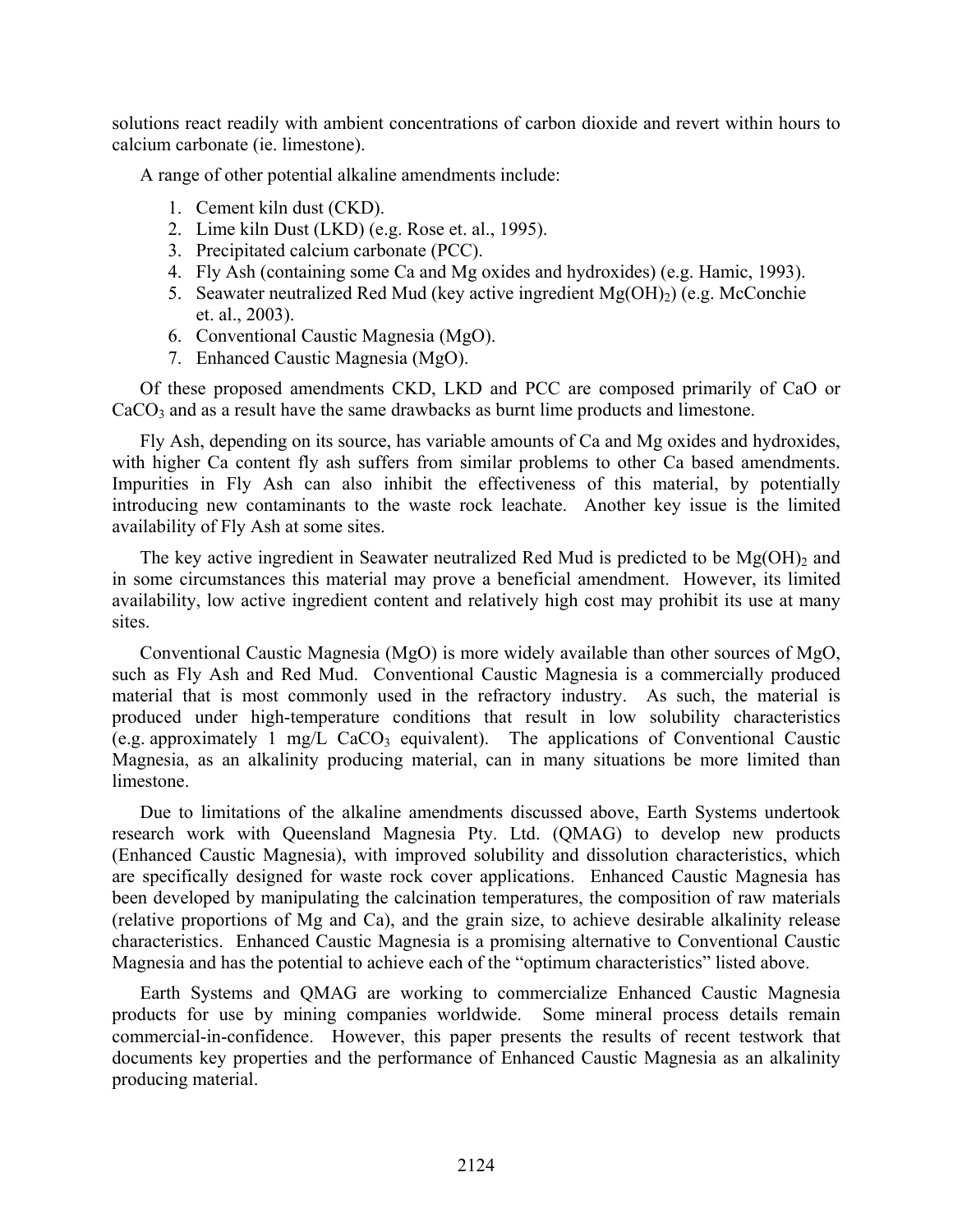#### **Enhanced Caustic Magnesia**

Research work has proven that products based on caustic magnesia (magnesium oxide – MgO) can be modified to achieve the optimum alkalinity release characteristics and thus are an ideal candidate for use in alkalinity producing covers.

Caustic magnesia is the calcined product of magnesite or magnesium carbonate ( $MgCO<sub>3</sub>$ ). Being a natural mineral, magnesite often also contains lesser amounts of calcium carbonate (limestone) and calcium-magnesium carbonate (dolomite). The magnesite ore is fired in kilns at specific temperatures to convert the carbonate starting products to alkali metal oxides. Commercially available caustic magnesia is not specifically optimized for rapid dissolution and high solubility, and is in fact generally unsuitable as an alkalinity producing material. However, by modifying the calcination regime and selecting specific starting carbonate compositions (ie. relative proportions of Mg- and Ca-based carbonates), enhanced forms of caustic magnesia can be produced that display ideal alkalinity release characteristics.

On interaction with fresh water, the outer layer of caustic magnesia (light pink; MgO) particles is converted to magnesium hydroxide (whitish;  $Mg(OH)_2$ ), which progressively dissolves in the water. Caustic magnesia particles remain coherent when mixed with water, unlike quicklime (CaO) that generally reacts vigorously (exothermically) and disintegrates due to molar volume increases. In addition, unlike hydrated lime  $(Ca(OH<sub>2</sub>))$  there is presently no evidence that  $Mg(OH)$ <sub>2</sub> reacts to form a less soluble carbonate by interaction with  $CO_2$  from the atmosphere. Unlike burnt lime-based reagents (with a saturation pH of 12.4), caustic magnesia produces an equilibrium saturation pH of around 10.8 (in laboratory conditions) or 9-9.5 (in field conditions), avoiding the risk of passively overdosing acidic waste. At pH 9-9.5, essentially all of the problematic soluble metals associated with AMD, including manganese, will precipitate as hydroxides and be immobilized.

### **Experimental Method**

Earth Systems and QMAG prepared a range of Enhanced Caustic Magnesia materials (ie. magnesium oxide, MgO) using different calcination temperatures, starting material compositions (relative proportions of Mg and Ca) and grain sizes.

A series of solubility and dissolution rate laboratory experiments were designed to investigate the alkalinity release characteristics of the various Enhanced Caustic Magnesia preparations. Specifically, the experiments were intended to identify the optimum calcination temperature, composition and grain size characteristics for maximum alkalinity release rates.

Solubility and dissolution rate experiments were conducted at room temperature (23  $\pm$ 2 $\degree$ C), using 2 liter conical flasks to mix a known mass of Enhanced Caustic Magnesia with a known volume of deionized water (Table 1), to model the interaction between rain water and an alkaline cover material.

The solutions were mixed continuously using a mechanical stirrer throughout each experiment, for a duration of 7 days. Conductivity and pH were monitored at regular intervals using an automatic data logging system. A recording interval of 2 seconds was set on commencement of the experiments. This interval was increased throughout each experiment to a final interval of 360 seconds. During each experiment, 10 mL aliquots were withdrawn at regular intervals and analyzed for alkalinity, dissolved Mg, Ca, K and Na concentrations.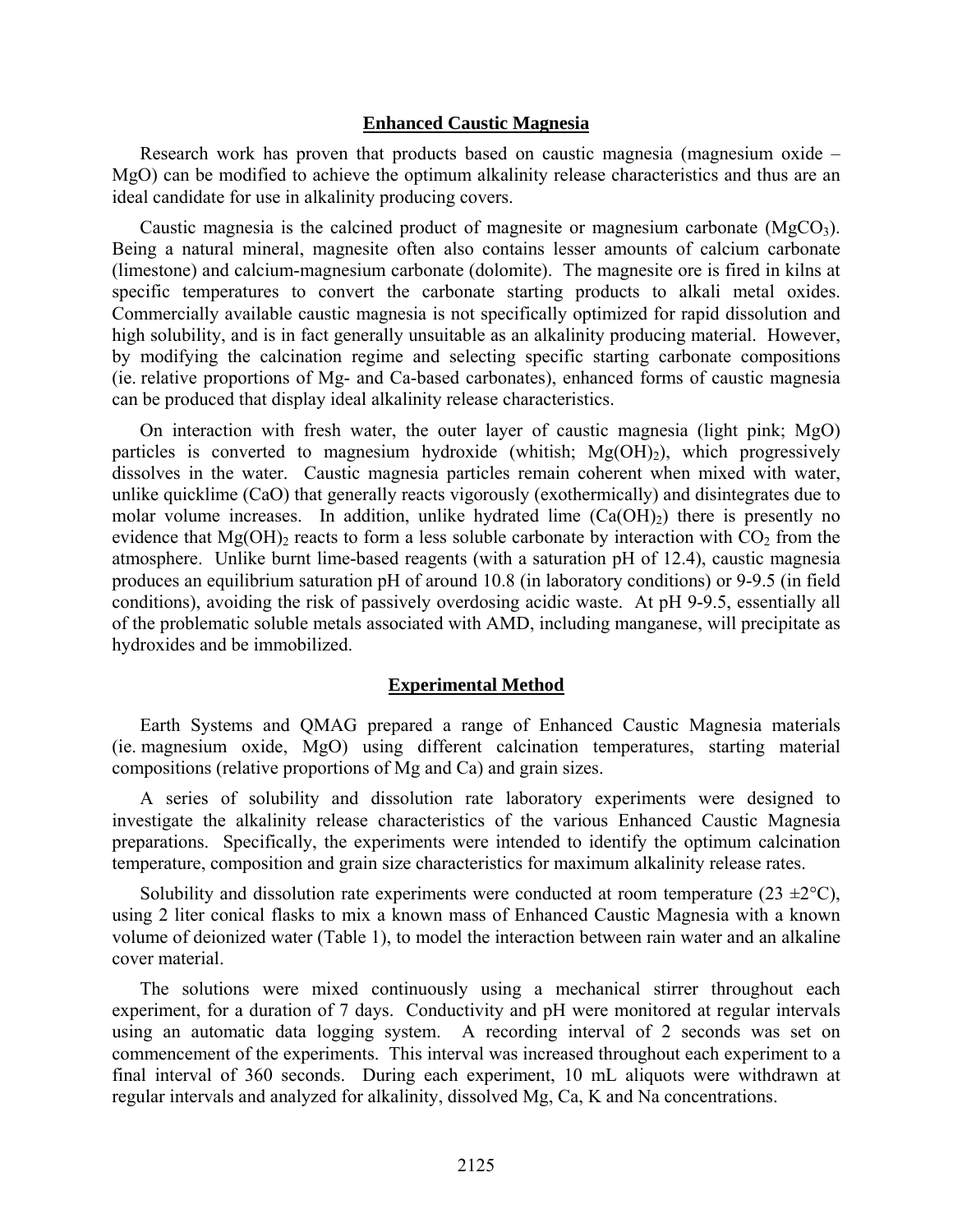| Solid to fluid ratio                 | Mass of<br><b>Enhanced Caustic Magnesia</b> | Volume of Deionized Water |
|--------------------------------------|---------------------------------------------|---------------------------|
| $10 \text{ g/L}$ $(1\% \text{ w/v})$ | 20.0 g                                      | $2000$ mL                 |
| $30 \text{ g/L}$ $(3\% \text{ w/v})$ | 60.0 g                                      | $2000$ mL                 |
| 57.5 g/L $(5.75\% \text{ w/v})$      | 115.0 g                                     | $2000$ mL                 |

Table 1. Solid to fluid ratios used in the solubility and dissolution rate experiments.

This paper presents a small portion of the results of laboratory experiments conducted on three preparations of Enhanced Caustic Magnesia, which differ according to their temperature of calcination. For the three experiments discussed in this paper, the starting material for each form of Enhanced Caustic Magnesia was kept constant (ie. constant grain size and relative proportions of Mg- and Ca-based carbonates) and a 1% w/v solid to fluid ratio was used. The exact composition and calcination temperature of the starting materials is currently proprietary.

### **Results**

Figures 1 and 2 provide results of the testwork conducted using three forms of Enhanced Caustic Magnesia, which differ according to their temperature of calcination.

Figure 1 displays the evolution of pH and electrical conductivity (EC) of deionized water in contact with the three preparations of Enhanced Caustic Magnesia (ie. different calcination grades  $T_x$ ) with time. Trends within these diagrams for all calcination temperatures (T<sub>1</sub> – low temperature,  $T_2$  – moderate temperature and  $T_3$  - high temperature) indicate a rapid initial spike in pH within the first minute of mixing, followed by a slow decline in pH over a few hours. EC also shows a rapid spike followed by a gradual decline to a minimum (over 2-4 days), after which there is a gradual increase. The pH and EC maxima and minima, along with the time these are attained, vary as a function of calcination temperature.

Figure 2 shows the variation in alkalinity (mg  $CaCO<sub>3</sub>/L$  equivalent) and dissolved Mg and Ca concentrations for the same three calcination grades  $(T_1, T_2, T_3)$  and compositions as depicted in Fig. 1. All diagrams show an initial rapid increase in Ca concentration which progressively decreases as Mg concentrations rise. Similarly, elevated initial alkalinities decrease to a minimum (around 50 mg/L CaCO<sub>3</sub> equivalent, corresponding to pH 10.8), followed by a steady rise. The value of the alkalinity minimum and the time at which it is achieved varies according to the calcination grade. The slight exception to these general trends occurs in sample  $T_1$ , where the initial alkalinity and calcium spike occurs 4 hours after the commencement of the experiment (whereas the spikes occurred much earlier for the  $T_2$  and  $T_3$  samples). In all examples the alkalinity and magnesium concentrations were still rising at the completion of the testwork.

Key conclusions from the solubility and dissolution rate testwork include:

• The initial pH (>11.4) and EC maxima (ref. Fig. 1a, c and e) are due to the rapid dissolution of CaO phases within the Enhanced Caustic Magnesia  $(Mg(OH)<sub>2</sub>)$ . These elevated pH conditions prevent the dissolution of  $Mg(OH)_2$  in the early stages of the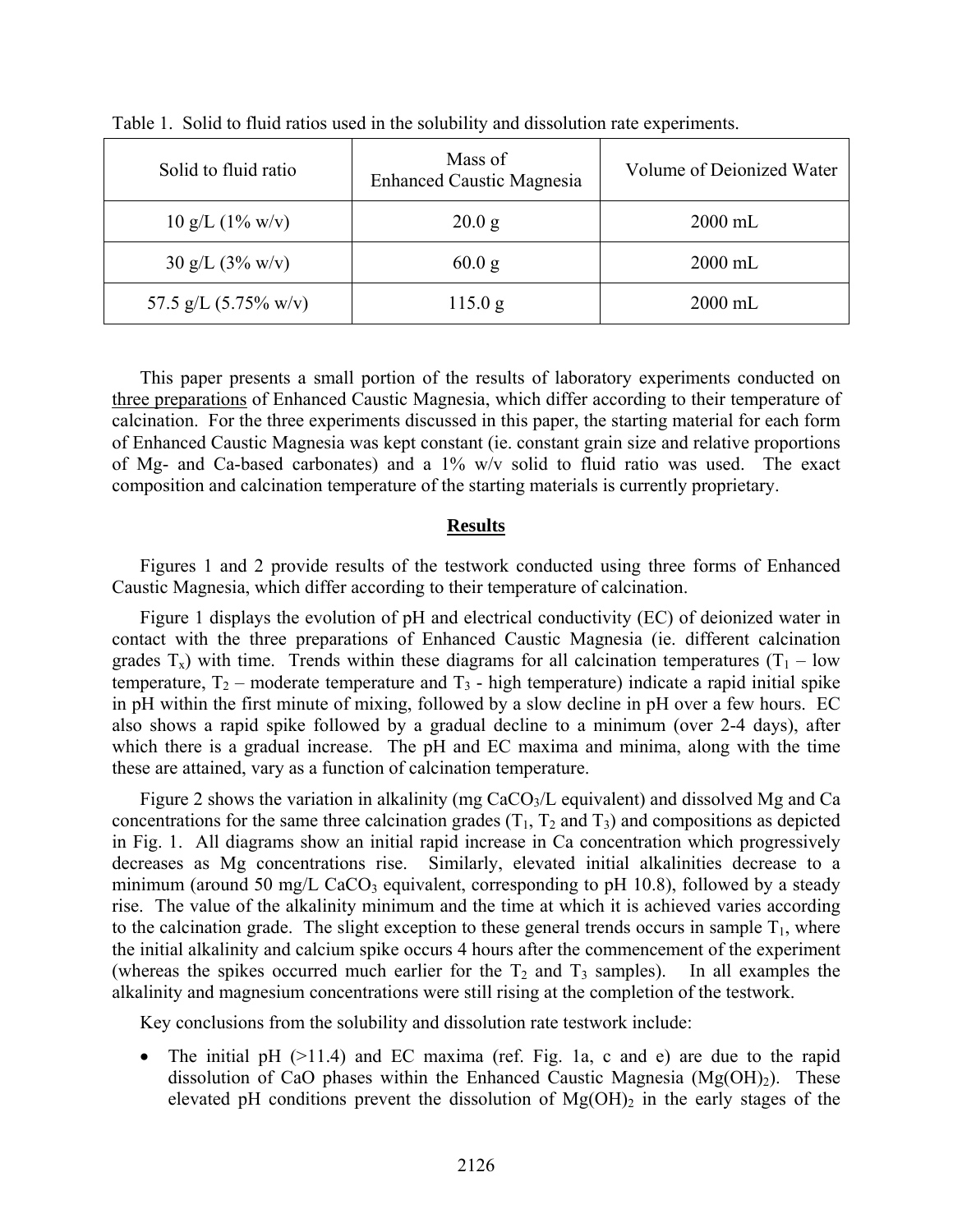tests. As atmospheric  $CO_2$  reacts with dissolved  $Ca, CaCO_3$  is progressively precipitated and the pH gradually falls below the saturation pH for  $Mg(OH)$ <sub>2</sub> (i.e. pH 10.8).

- The EC reaches minima (ref. Fig. 1b, d and f) at roughly the equilibrium saturation pH for  $Mg(OH)$ <sub>2</sub> (10.8). After this time, the EC rises (as the pH continues to fall) due to the onset of  $Mg(OH)$ <sub>2</sub> dissolution.
- The systematic changes in EC are reflecting the variation in Ca and Mg concentrations over time as displayed in Fig. 2  $(T_1-T_3)$ .
- The experiments were not conducted for long enough to reach a peak solubility value for any of the materials tested. The maximum alkalinity value achieved for Enhanced Caustic Magnesia was 510 mg CaCO<sub>3</sub>/L (not in data provided), but trends in Fig. 2 indicate that alkalinity values were still increasing when the testwork was terminated.
- Lower calcination grade material generates higher alkalinity values (up to nearly  $100 \text{ mg/L } CaCO<sub>3</sub>$  equivalent; Fig. 2a) in a far shorter period of time.
- Higher initial pH values are achieved at higher calcination temperatures due to the higher CaO:CaCO<sub>3</sub> ratios in the Enhanced Caustic Magnesia, which enable the water to more closely approach saturation with respect to CaO.
- Higher initial EC values are obtained at higher calcination temperatures due to the higher CaO:CaCO<sub>3</sub> ratios in the Enhanced Caustic Magnesia.
- Elevated Ca concentrations in Enhanced Caustic Magnesia provide an initial rapid peak in alkalinity release, which is quickly depleted but followed by a more subdued and sustained release in magnesium-based alkalinity.

It is clear from the testwork that the optimum calcination temperature for Enhanced Caustic Magnesia is significantly less than that used to produce typical commercial caustic magnesia products. Lowering the calcination temperature can significantly raise the solubility and enhance the alkalinity release (dissolution) rate for caustic magnesia, which is a pre-requisite for potential long-term applications associated with covers over sulfidic waste rock piles. Utilizing Enhanced Caustic Magnesia with a small proportion of Ca is expected to provide a short-lived surge of alkalinity to infiltrating waters that should rapidly kick-start the passivation of preferential pathways.

The testwork demonstrates that very fine-grained, calcium-enriched caustic magnesia produced at relatively low calcination temperatures (ie. Enhanced Caustic Magnesia) is chemically well suited to perform as an alkaline amendment for waste rock cover systems.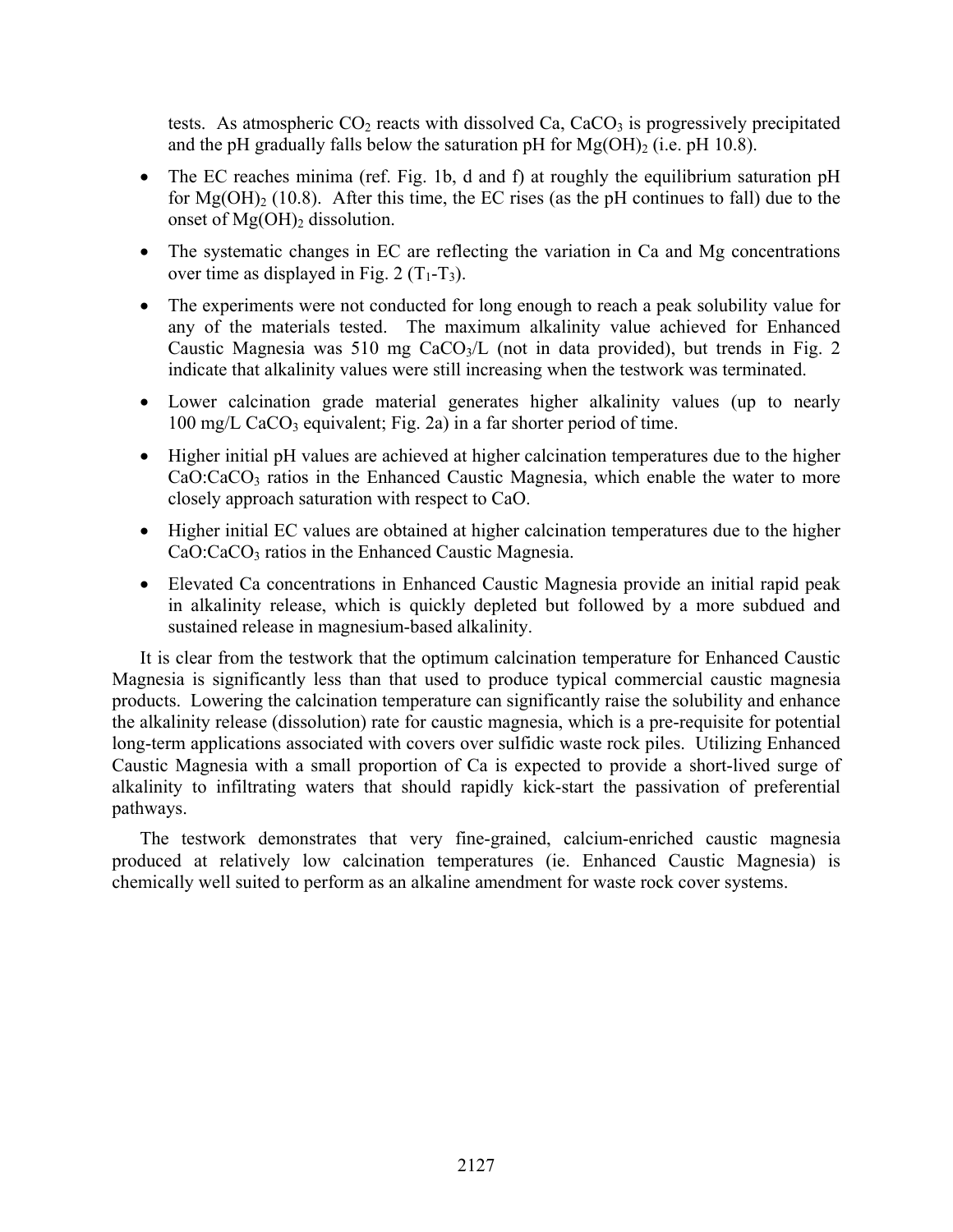

Figure 1a-f: Dissolution plots of 3 calcination grades  $(T_{1-3})$  of Enhanced Caustic Magnesia. Plots show conductivity (µS/cm) and pH of a solution containing 10g/L Enhanced Caustic Magnesia. Changes in conductivity reflect the dissolution of the solid Enhanced Caustic Magnesia to form primarily Mg and Ca aqueous species. Rise in pH of the solution is due to the reaction of the Enhanced Caustic Magnesia with water to form  $Mg(OH)$ <sub>2</sub> and Ca(OH)<sub>2</sub>. (a) and (b) Low calcination temperature Enhanced Caustic Magnesia  $(T_1)$  over the first 10 minutes and 7 days respectively. (c) and (d) Moderate calcination temperature Enhanced Caustic Magnesia  $(T_2)$  over the first 10 minutes and 7 days respectively. (e) and (f) High calcination temperature Enhanced Caustic Magnesia  $(T_1)$  over the first 10 minutes and 7 days respectively. See text for explanation of conductivity and pH curves.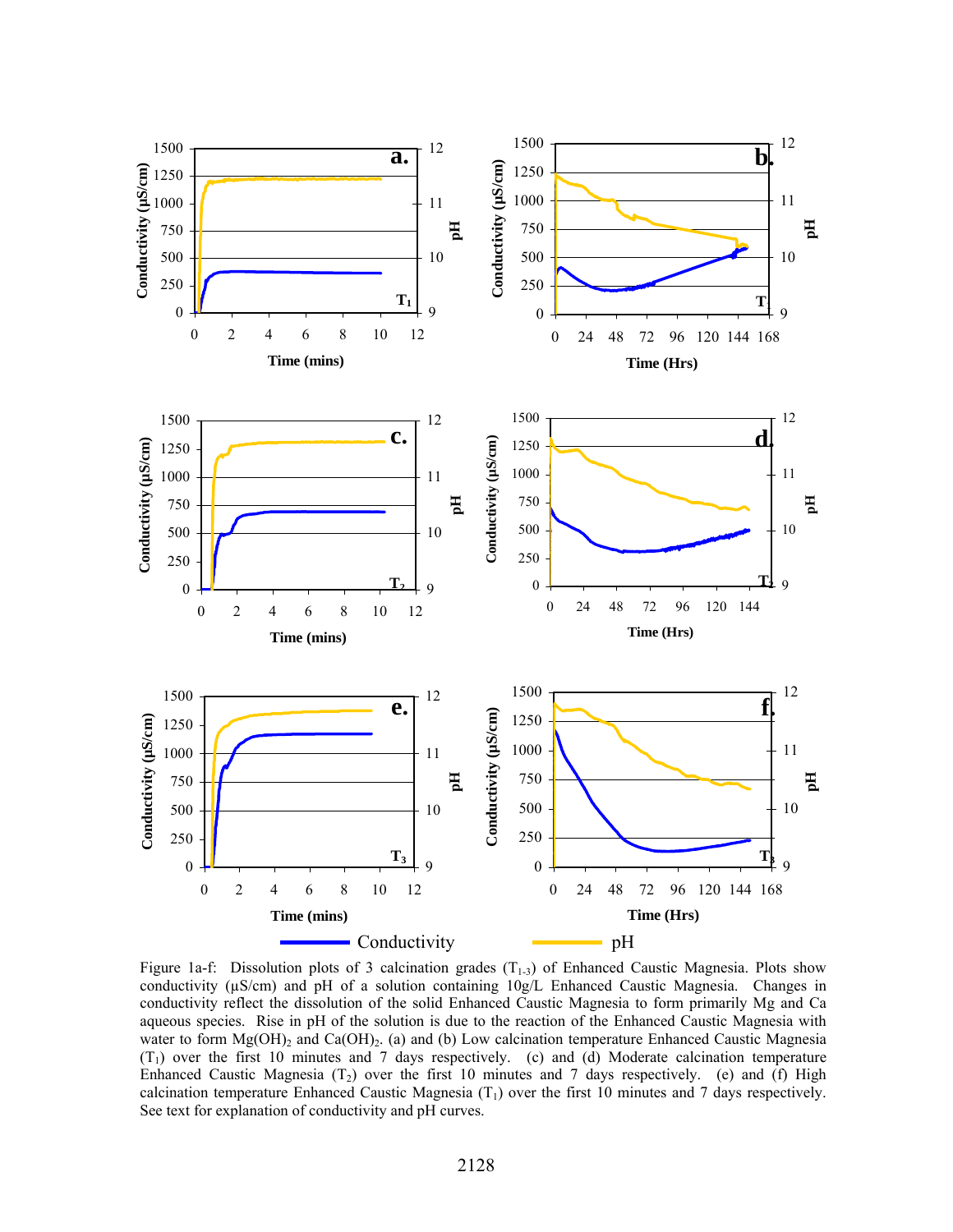

Figure 2: Changes in alkalinity, calcium and magnesium concentrations over time in a solution initially containing 10g/L Enhanced Caustic Magnesia. Experiments with three different calcination grades, low temperature (top), moderate temperature (middle), and high temperature (bottom), indicate that lower calcination temperatures show significantly greater rates of alkalinity release.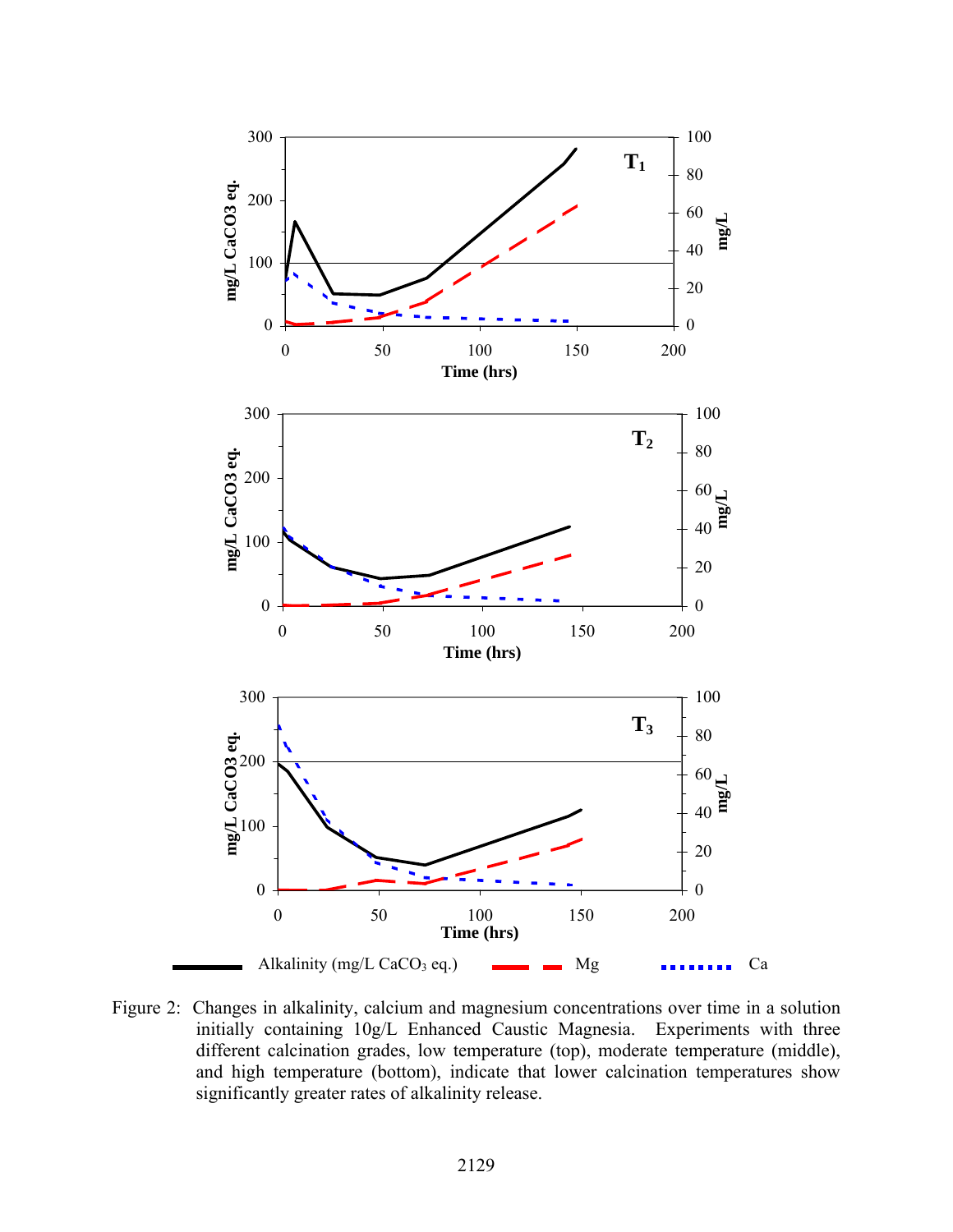### Predicted performance in field situations

In any given field situation, water saturated with Enhanced Caustic Magnesia is calculated to deliver at least 20 times more alkalinity to infiltrating waters per unit time relative to water saturated with limestone. In particular, in settings where annual rainfall is approximately 1.0 m (~40 inches), a 2 mm (0.08 inches) layer of MgO within a cover should release all of its alkalinity (assuming 300 mg  $CaCO<sub>3</sub>/L$ ) in 30 years, assuming complete infiltration. Under the same conditions, a 2 mm layer of limestone (assuming 14 mg  $CaCO<sub>3</sub>/L$ ) would take more than 200 years to dissolve completely and provide negligible reduction in acidity loads over that period.

It is expected that a typical Enhanced Caustic Magnesia installation will involve the deployment of a mass of MgO equivalent to a 1-3 mm thick layer within a cover system. This corresponds to approximately 18-55 tonnes of amendment per hectare (7-22 tons per acre), which is expected to cost between AUD\$10,000-30,000 per hectare (~US\$3,000-9,000/acre).

As a result of the very rapid dissolution rate of Enhanced Caustic Magnesia, at typical infiltration rates it is estimated that a 1-3 mm thick layer of Enhanced Caustic Magnesia would provide sufficient contact time to achieve saturation, as compared with a 1 meter thick layer of limestone. If this is an accurate estimate, the installation of a 1 meter layer of limestone could be up to 25 times more expensive (and still less effective) than a 2 mm thick Enhanced Caustic Magnesia layer.

If a 2 mm thick layer of Enhanced Caustic Magnesia is deployed at the base of a "store and release" cover, any pore water that unavoidably passes through the cover and into the waste rock would become saturated with respect to  $Mg(OH)_{2}$ . The initial slug of alkalinity delivered into the pile would react with any sulfide oxidation products encountered along preferential pathways and result in the precipitation of Fe, Al and various other inert metal hydroxides. The next slug of alkaline pore water would migrate past these "inert precipitates" before further neutralization and precipitation would occur along the next section of preferential pathway encountered. Successive alkalinity bearing infiltrates would enable the "inert precipitate" front to migrate down the pile, progressively passivating fluid pathways. (A similar mechanism has been demonstrated in the test pads excavated at the Freeport site.) Once most of the major fluid conduits have been effectively lined with "inert precipitates", a substantial reduction in pollutant release rates can be expected.

### **Conclusions**

Carefully calcined, Ca-enriched, fine-grained caustic magnesia (Enhanced Caustic Magnesia) has all the necessary solubility and dissolution rate characteristics to work very effectively at dramatically, rapidly, cost-effectively and sustainably lowering acidity loads from waste rock piles. Enhanced Caustic Magnesia, produced at calcination temperatures below those typically used to create Conventional Caustic Magnesia, can transform the product into an effective material for use in alkalinity producing covers.

Enhanced Caustic Magnesia is not intended to replace the need for conventional waste rock covers, but may be used in conjunction with existing technologies that aim to decrease water infiltration rates into waste rock piles, e.g. "store-and-release" covers. The mass of alkalinity required from Enhanced Caustic Magnesia to provide a sustained reduction in acidity loads from waste rock represents only a small fraction of the total potential acidity stored in the pile.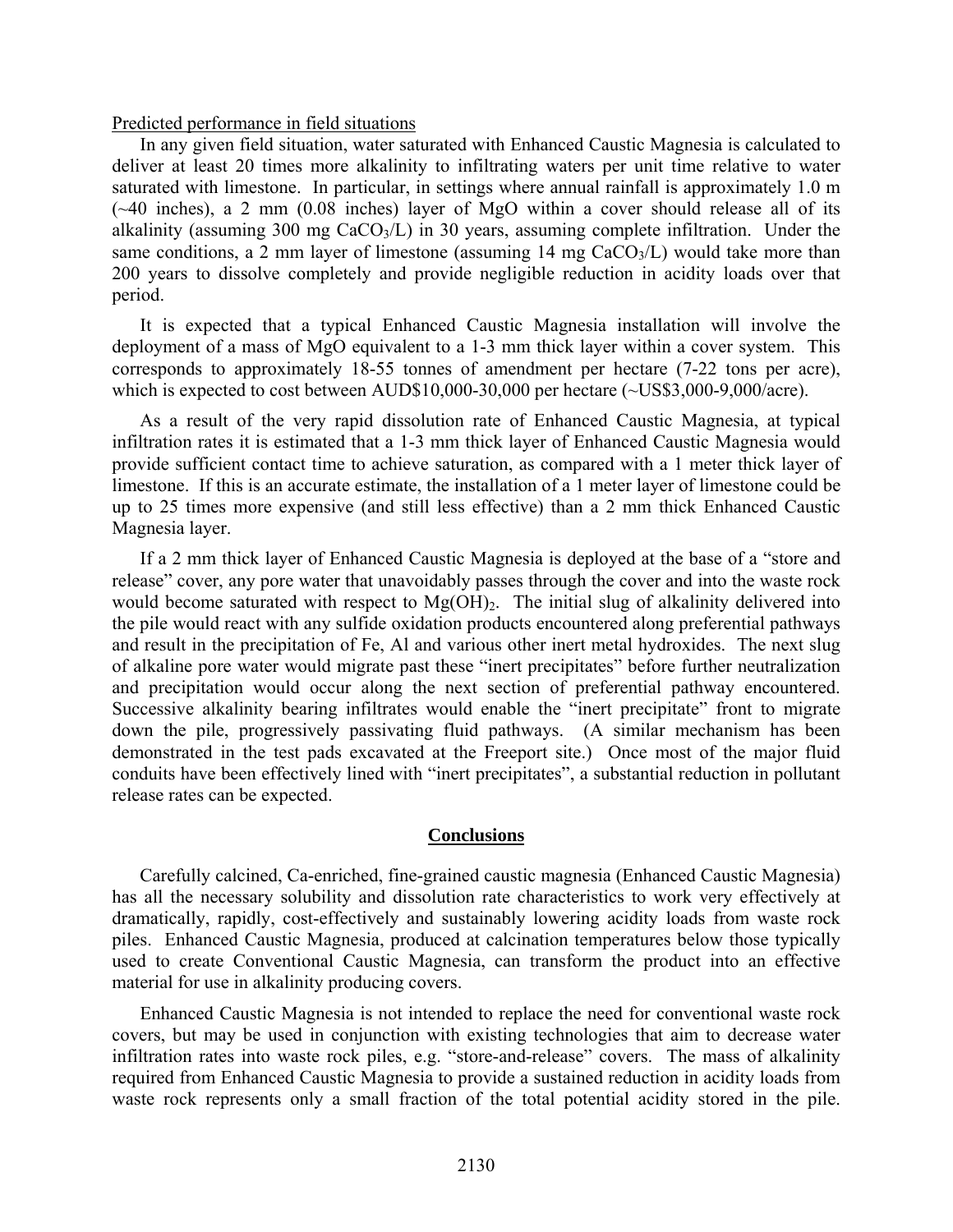Therefore, Enhanced Caustic Magnesia is not regarded as a treatment additive, but a controlled alkalinity release technology for AMD minimization.

Properly constructed, such covers are predicted to:

- Lower the cost and improve the performance of AMD management in waste rock piles.
- Substantially lower medium to long term AMD liabilities for mining companies by rapidly and sustainably lowering pollutant discharges from waste rock piles under most climatic conditions.
- Permit the controlled release of alkalinity over relatively short periods of time by manipulation of the composition, calcination temperature and grain sizes of Enhanced Caustic Magnesia.
- Significantly retard pollution release rates from mine wastes by passively lining preferential pathways with inert neutralisation precipitates.
- Assist in retarding pollution generation rates (ie. sulfide oxidation rates) from mine wastes by raising the pH of pore waters and thereby lower the generation of soluble ferric iron available to accelerate sulfide oxidation.
- Improve the water shedding capacity of some piles, (or water holding capacity of some covers), by totally blocking some preferential pathways.
- Provide the most cost effective, environmentally benign and widely available supplement for AMD management in waste rock piles currently available.
- Provide an AMD minimization technology that could be applied pro-actively to new waste rock piles or retrospectively to uncovered or polluting piles at derelict mine sites.
- Facilitate the relinquishment of mining leases post-closure by sustainably improving offsite discharges.
- Minimize or avoid medium to long term AMD treatment costs and store some treatment precipitates within the waste.
- Substantially lower the cost and improve the effectiveness of AMD minimization relative to the intimate blending of carbonate minerals within acid generating wastes.

# **Acknowledgements**

Earth Systems would like to acknowledge the assistance of Queensland Magnesia Pty. Ltd. (QMAG) for their assistance in producing and processing a range of Enhanced Caustic Magnesia products for the testwork outlined here. Their specialized knowledge of the Kunwarara Magnesite deposit and the chemical and physical properties of their calcined, sintered and fused MgO products were invaluable.